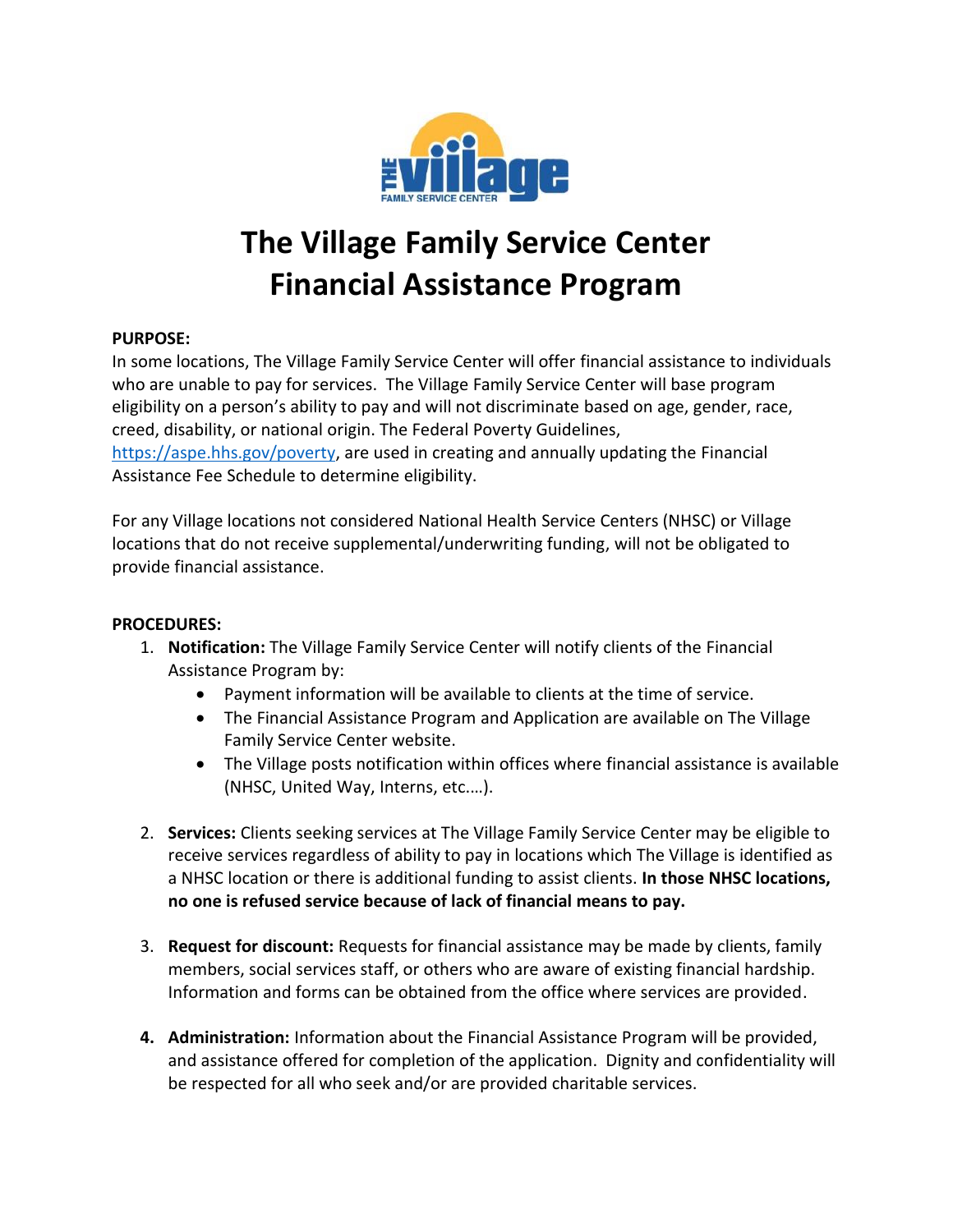**5. Completion of Application:** The client/responsible party must complete the Financial Assistance Program application in its entirety. By signing the Financial Assistance Program application, person authorize The Village Family Service Center access in confirming income as disclosed on the application form. Providing false information on a Financial Assistance Program Application will result in all financial assistance being revoked and the full balance of the account(s) restored and payable immediately.

If an application is unable to be processed due to the need for additional information, the effective date of any financial assistance will be updated to the date in which the client provides the additional information.

The Financial Assistance Program application must be completed every 12 months or if there has been a significant change in financial income.

- **6. Eligibility:** Financial Assistance will be based on income and family size. The Village Family Service Center uses the Census Bureau definitions of each:
	- **a. Family** is defined as: a group of two people or more related by birth, marriage, or adoption and residing together; all such people (including related subfamily members) are considered as members of one family.
	- **b. Income** includes earnings, unemployment compensation, worker's compensation, Social Security, Supplemental Security Income, public assistance, veterans' payments, survivor benefits, pension or retirement income, interest, dividends, rents, royalties, income from estates, trusts, educational assistance, alimony, child support, assistance from outside the household, and other miscellaneous sources. *Noncash benefits (such as food stamps and housing subsidies) do not count*.
- **7. Income Verification:** Applicants must provide one of the following: prior year W-2, three most recent pay stubs, most recent tax return, letter from employer, or Form 4506-T (if W-2 not filed). Self-employed individuals will be required to submit detail of most recent three months of income and expenses for the business. Adequate information must be made available to determine eligibility for the program. **Self-declaration of Income** may only be used in special circumstances. Specific examples include participants who are homeless. Clients who are able to provide written verification must provide a signed statement of income, and why she/he is unable to provide independent verification. This statement will be presented to The Village Family Service Center for review and final determination as to the financial assistance. Self-declared clients will be responsible for 100% of their charges until The Village Family Service Center is able to determine the appropriate financial assistance category.
- **8. Financial Assistance:** Following the Financial Assistance Program guidelines, those with incomes at or below 100% of poverty will receive a full 100% financial assistance. Those with incomes above 100% of poverty, but at or below 200% of poverty, will be charged